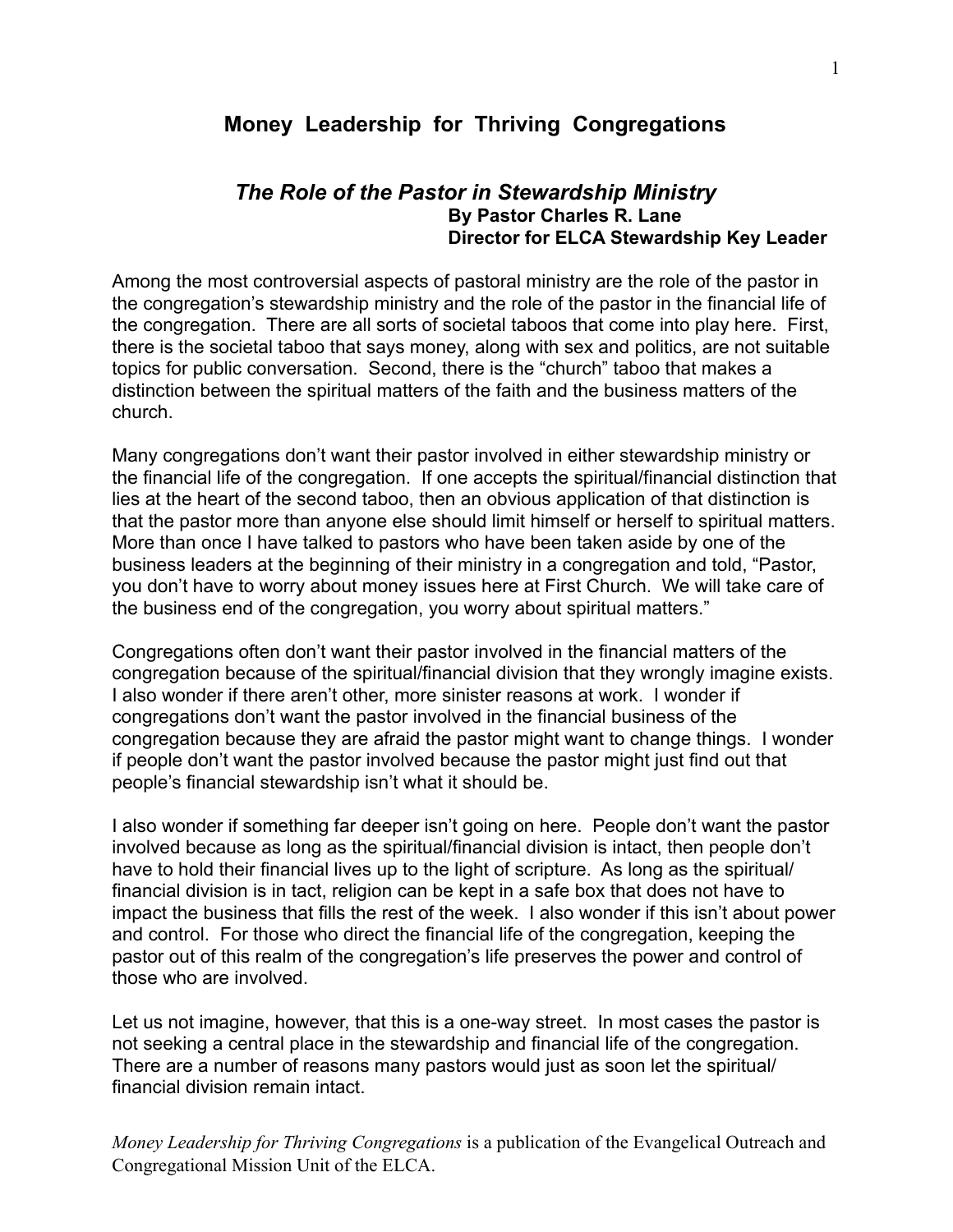First, pastors have been raised with the same taboos as everyone else. Many pastors are no more comfortable talking about money than the people in the pew are. Pastors also know that people can react strongly when they feel a taboo has been violated. Not wanting to go out of their way to make people mad, many pastors would just as soon not talk about money.

Second, pastors know that salaries make up the largest single category in most congregational budgets. They are uniquely aware that talking to people about giving can be perceived as being very self-serving. No pastor would ever want a person to think that the pastor is talking about money just so the pastor can get a raise. Sometimes pastors avoid this possibility by simply not talking about money at all.

Third, some pastors know that their own stewardship house is in disarray, and therefore they aren't comfortable talking to others about stewardship. In some cases, this is a very painful situation for the pastor. A young pastor in her first year of ministry once said to me, "I have fifty thousand dollars in school loans. By the time I make my school loan payment, my car payment, buy groceries and the few other things I need, I'm out of money. I can't even think about tithing, so how in the world can I ask the members of the congregation to do something I'm not doing?" In other cases pastor's stewardship houses are in disarray because they have never learned what it means to be a good steward. In either case, pastors who can't be, or simply aren't good givers are very unlikely to talk about financial stewardship.

Some congregations don't want their pastor to talk about money. Some pastors don't want to talk about money. Loren Mead talks about a "conspiracy of silence" in this matter. The "conspiracy of silence" is an often unspoken agreement that everyone will be more comfortable if money isn't talked about in the congregation, especially by the pastor. As long as this conspiracy of silence holds, then we can continue to imagine that the financial/spiritual distinction holds. As long as this distinction holds, then this part of our lives that the Bible sees as being very important in our relationship with Jesus is safely shielded from that relationship.

When the financial part of our lives is shielded from our relationship with Jesus, then finances will always be a problem for that relationship. As long as we imagine that finances and faith don't mix, then some of God's people will wrongly imagine that what they do with their money has nothing to do with their relationship with Jesus. Some will want to keep it this way, and therefore will get angry if their pastor insists on talking about money, and getting involved in the stewardship ministry of the congregation. Never mind. It is precisely for this reason that the pastor must talk about money and be involved in the stewardship ministry of the congregation.

As the spiritual leader of the congregation, the senior pastor must shatter the "conspiracy of silence" by talking about money. The pastor must do this for the spiritual health of the people in the congregation. As long as the pastor refuses to shatter the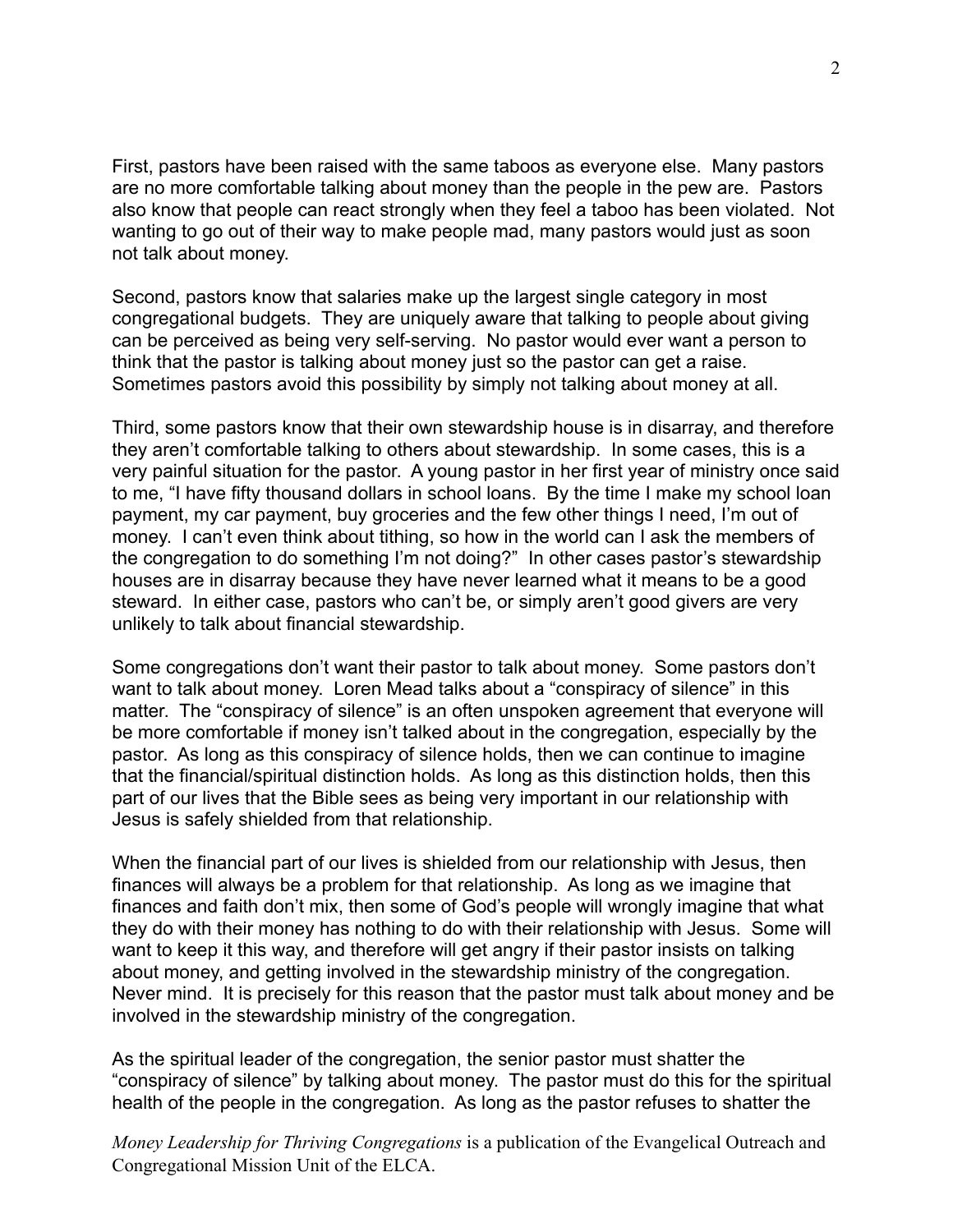"conspiracy of silence", then the conspiracy will continue. Because of the unique position of the pastor, he or she alone is in the position to end the false spiritual/financial dichotomy.

How should the pastor talk about money? How should the pastor be involved in the stewardship ministry of the congregation? In some congregations, very carefully and very gradually. In other congregations, the situation may allow the pastor to move naturally into these two areas. Pastors and the lay leaders should have an open and candid conversation about this matter, and together determine a plan of action.

Here are some helpful suggestions about how pastors can be healthy stewardship leaders in the congregation:

- The pastor should preach on stewardship issues when the assigned text deal with these issues. Since the gospels talk so much about money and possessions it is inevitable that the assigned gospel will occasionally contain one of these passages. When this happens, the pastor should preach on the text forthrightly. It is important to note that these texts will not lead the pastor to talk about the need of the church to receive. Rather, these texts will talk about the need of each worshipper to consider their finances in the light of their relationship with Jesus, and the need of each worshipper to give generously of that which God has entrusted to them. This is an important distinction, and can blunt some of the criticism that the pastor is always asking for money.
- The pastor must be a part of the stewardship leadership team. When a pastor talks to me about the stewardship team by saying, "they do this," I know that stewardship ministry in that congregation is not what it could be. Stewardship ministry is too important to the spiritual lives of the members of the congregation for the pastor to not be involved. Because of his or her Biblical and theological training, the pastor is uniquely positioned to keep the stewardship team on track understanding stewardship ministry to be about the need of the giver to give and not the need of the church to receive. The pastor simply must be a key stewardship leader.
- The pastor should model effective stewardship. Despite all the cultural taboos, the pastor needs to talk about money, and talk about his or her own personal financial stewardship. If the pastor is tithing or beyond, the congregation should know that. If the pastor has circumstances in his or her life that block this, the congregation should know about them. One of my great stewardship mentors was a colleague in my first call. Pastor Dan Sander talked so honestly and openly about money and about his personal stewardship that I don't think it ever occurred to anyone that he shouldn't be doing this. His caring candor defused the taboos.
- The pastor should know what each person gives to the congregation. I am aware that in some congregations this is the final taboo. I have heard the common